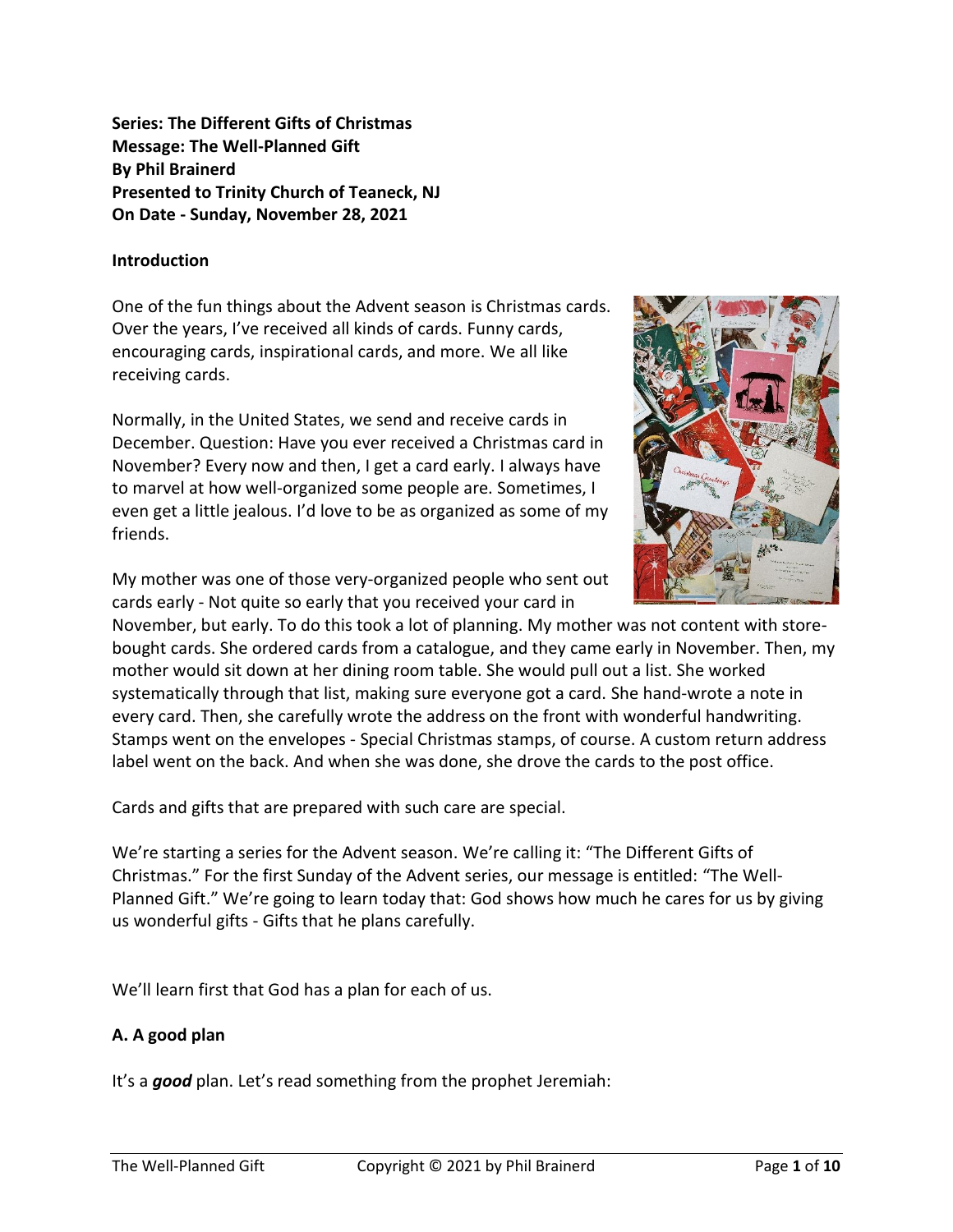For I know the plans I have for you," declares the Lord, "plans to prosper you and not to harm you, plans to give you hope and a future. (Jeremiah 29:11)

What's involved in God's plan for you?

### **God wants you to prosper.**

We read that God wants to "prosper" you. What does that mean? We normally think of "prosperity" as money and possessions, but God offers us something more. We'll learn about that as we study together today. Before we do that, let's look at the ramifications of this. What king of a person would want to "prosper" you? Well, someone who likes you. Someone who values you. In fact, we learn in the Bible that God loves you. And if you hang around our church, you know that the modern word "love" doesn't quite describe the feeling that God has for you. In fact, God *cherishes* you. That's why he wants the best for you.

The prophet Jeremiah is quoting God here. Just to make sure we understand, God adds something:

### **God doesn't want to harm you.**

God wants to prosper you and *not to harm* you. Someone who wants to prosper you cares about you. They want the best for you. On the other hand, someone who wants to harm you dislikes you. In fact, if they want to harm you, they hate you. Why would God add this? Because there are a lot of people who think God hates them. How do we know that? We know that because of the way that people act.

The average resident of planet earth spends a lot of time and energy avoiding God. That's what you do when you think someone hates you. It's what you do when you think that you might be in some kind of danger. This message was first presented on a Sunday morning. Do you know what most people do on Sunday morning? Whatever it is, it does not involve coming to church. It's a lot of other things. But church, no.

Avoiding church is just one way that people avoid God. And that's a shame because God doesn't hate them - He loves them.

And to make that clear, God goes further: He says that he has "…plans to give you hope and a future." Hope: What a wonderful thing! Then God talks about a future. Question: Do you look to the future with hope? Or, do you look to the future with fear? You know what? God wants you to be able to look to the future with hope! He wants to prosper you – not to harm you.

God has a plan for you - A good plan. It's a plan that shows how much he loves you.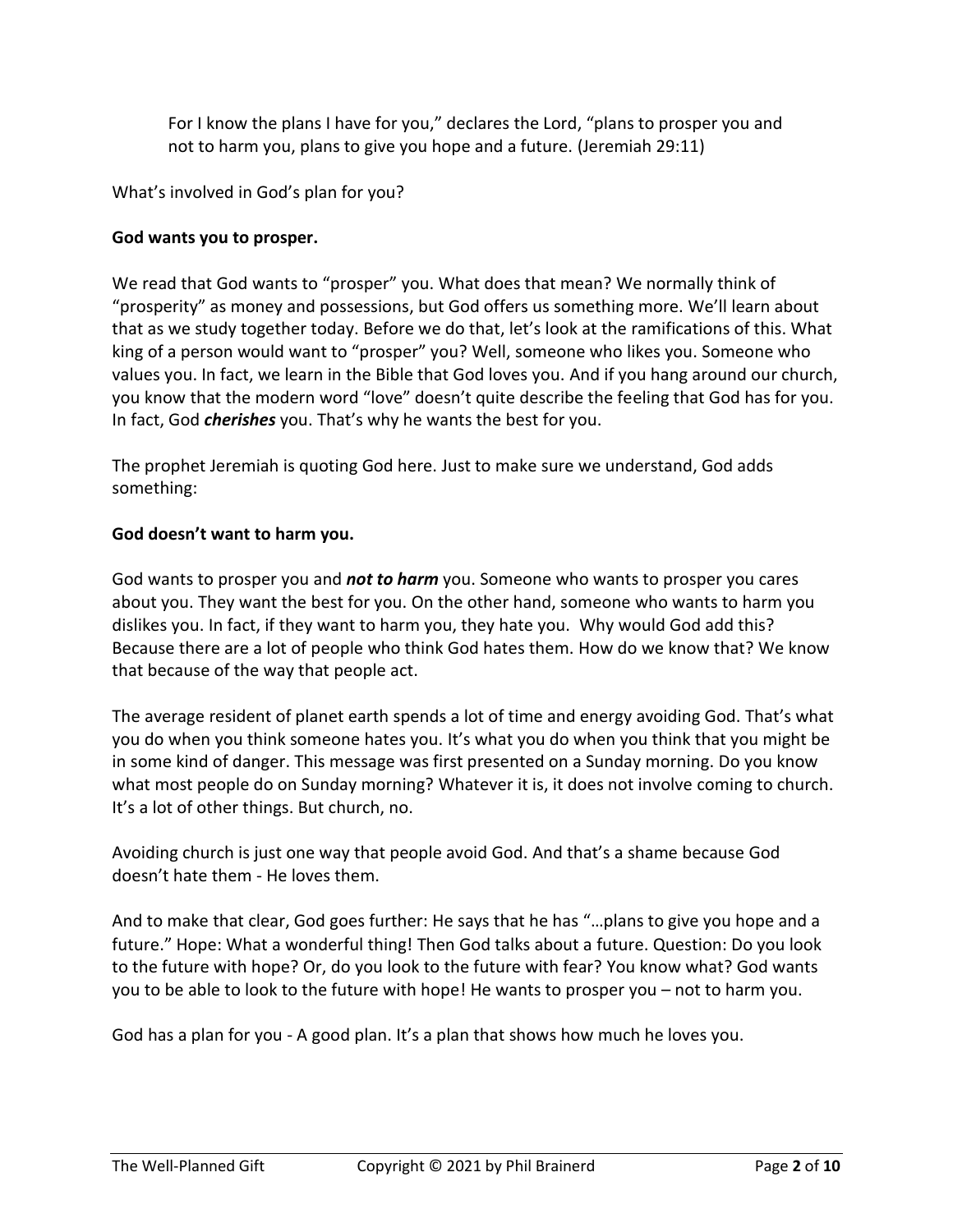### **B. A mature plan**

Let's ask a question: How did God come up with this plan? Did he just look around one day and see you and say, "Hey, let's make up a plan"? No. God doesn't just have a good plan for you. It's a *mature* plan - It's been around for a while. Let's read something that the Hebrew King David wrote:

> For you created my inmost being; you knit me together in my mother's womb. I praise you because I am fearfully and wonderfully made; your works are wonderful, I know that full well.

> > (Psalm 139:13-14)

David says here that God planned him out before he was born. Everything about him:

- His appearance
- his hair color
- His height
- What kind of frame he would have
- His brain capacity
- And not just his body, but his *inmost being*.

God controlled everything about David's body and his life before he was conceived. David goes on.

> My frame was not hidden from you when I was made in the secret place, when I was woven together in the depths of the earth.

(vs. 15)

So, God didn't wait until David was conceived and then move things around. God was at work in a secret place. To say that God wove David '…together in the depths of the earth' has a sense of the eternal. God's plan for David went way back in time.

But was it just David's body that God planned?

Your eyes saw my unformed body; all the days ordained for me were written in your book before one of them came to be.

(vs. 16)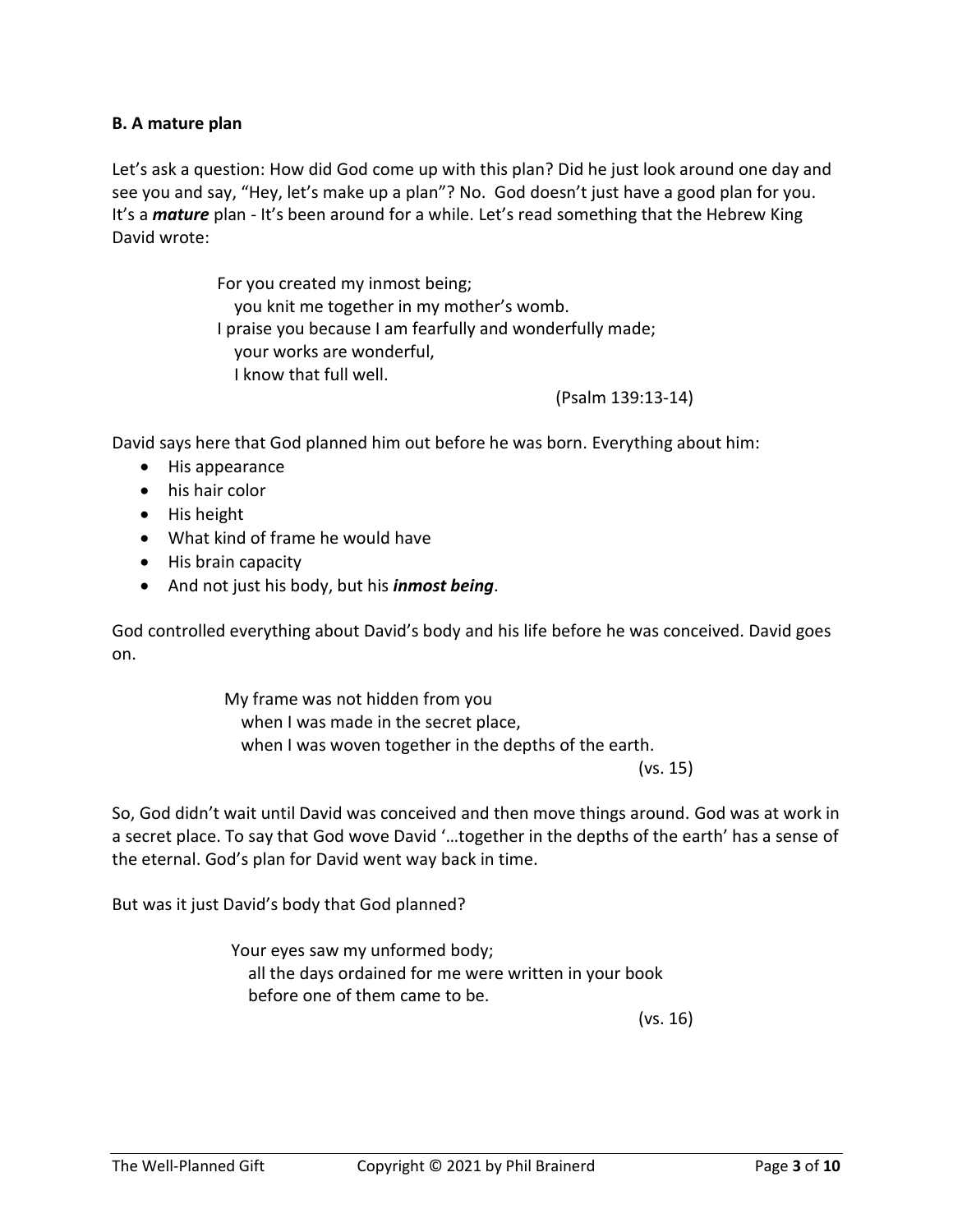God didn't just plan David's body and then turn him loose. God didn't sit around watching to find out what David would do. It says here that he planned every single day of David's life. And God recorded that plan in something like a book.

Once again, we have to consider what God said through Jeremiah. Did God want to prosper David, or harm him? Here's what David wrote next:

> How precious to me are your thoughts, God! How vast is the sum of them!

(v 17)

David considered all the thought and planning that God put into his life. Imagine the level of detail that it would take to plan out a whole life. That would be a lot of details, and a lot of thoughts. David says that, if he could add up all the thoughts that God put into his life, the pile would be vast - And every single one of those thoughts was precious.

So, God doesn't just see people and come up with a quick plan. He thinks for a long, long time. He starts long before we are born. God has a plan for each of us, and it's a *mature* plan.

# **C. A personal plan**

Let's ask another question: Does everyone get the same plan? No, it's a *personal* plan. Let's go back to Jeremiah:

Before I formed you in the womb I knew you, and before you were born I consecrated you… (Jeremiah 1:5)

God told Jeremiah that it wasn't just a matter of some generic plan. Even before Jeremiah as born, God knew him. That means God knew Jeremiah *personally*.

Lots of people know *about* someone. That means you know facts about their life. But when you say you *know* someone, there's more. When you know someone, that means you've met them. There's a sense of contact. To say that you know someone means you know them personally.

That's the relationship that God had with Jeremiah. And that's what he has for us.

God has a plan for us. It's a *personal* plan.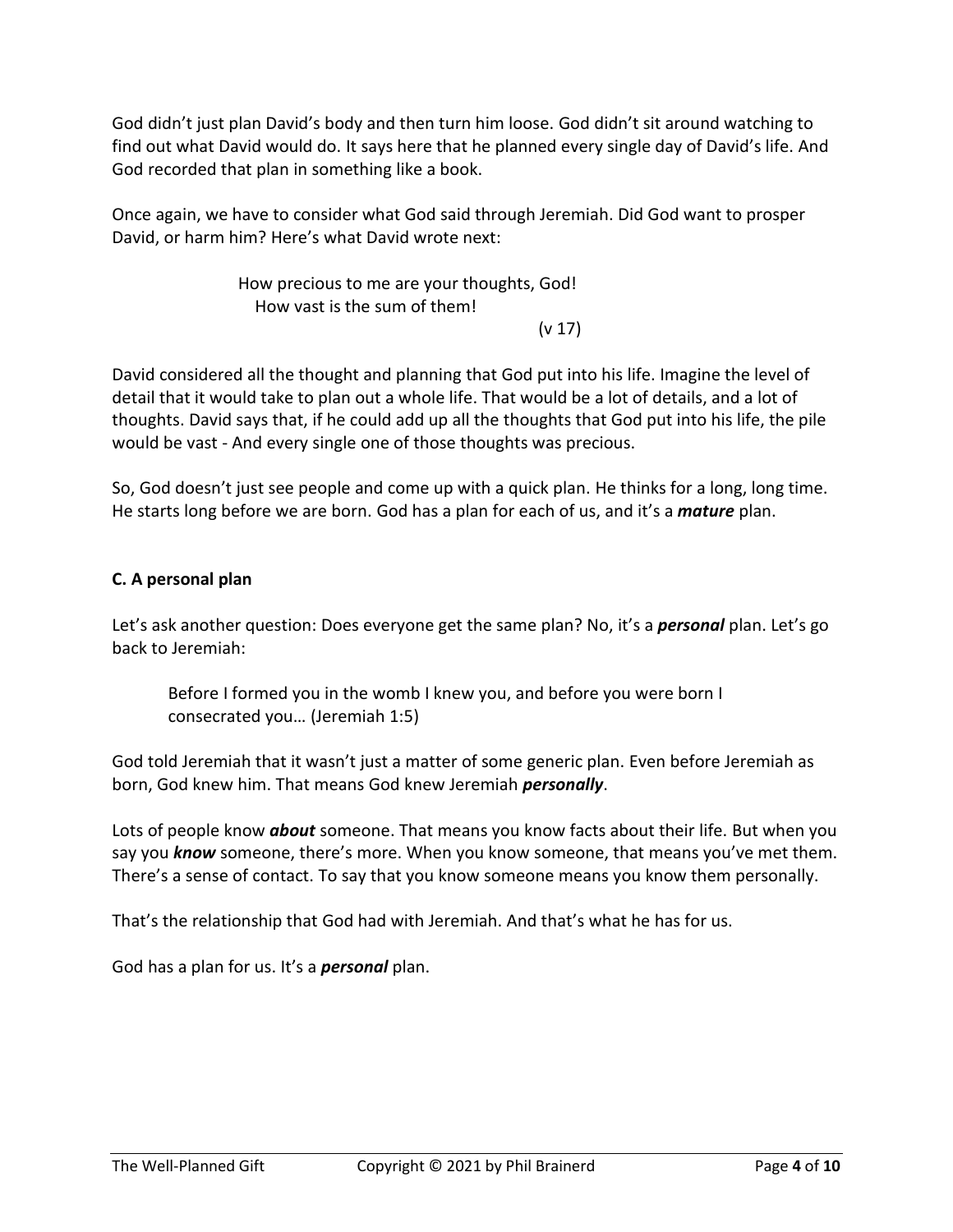## **D. A Generous plan**

A little while ago, we said we'd talk more about what God wants to give us in his plan. God wants to "prosper" us. That means he want us to have good things. So, God's plan for us is a *generous* plan.

When we think of generosity, we normally think of receiving *things*. Now, things are nice. I like receiving things. But God doesn't just want us to have things - He wants us to have the best things. In fact, he wants to give us the most valuable thing in the universe. What is that? God wants to give us himself. We've spent some time with Jeremiah. Let's spend a little more.

> This is what the Lord says: "Let not the wise boast of their wisdom or the strong boast of their strength or the rich boast of their riches, (Jeremiah 9:23)

If you ask the average person, "What is the most valuable thing to have", they'd likely say one of three things:

## *1) Wisdom*

Some people like wisdom. Everyone wants to be smart. They want to know things. Having a title like "PhD" makes people look up to you.

### *2) Strength, Power*

Others would say they want to be strong. Being strong gives you power. Being strong makes you safe when you're under attack. And again, if you're strong, people look up to you.

### *3) Riches*

Finally, people want to be rich. They want money. Perhaps money can give you strength and power. And of course, being rich is another way to acquire respect.

But God says don't boast about your wisdom. Don't boast about your strength. Don't boast about your riches. Don't boast about them because they're not worth boasting about. They're not as valuable as people think.

What's really important? What's really valuable?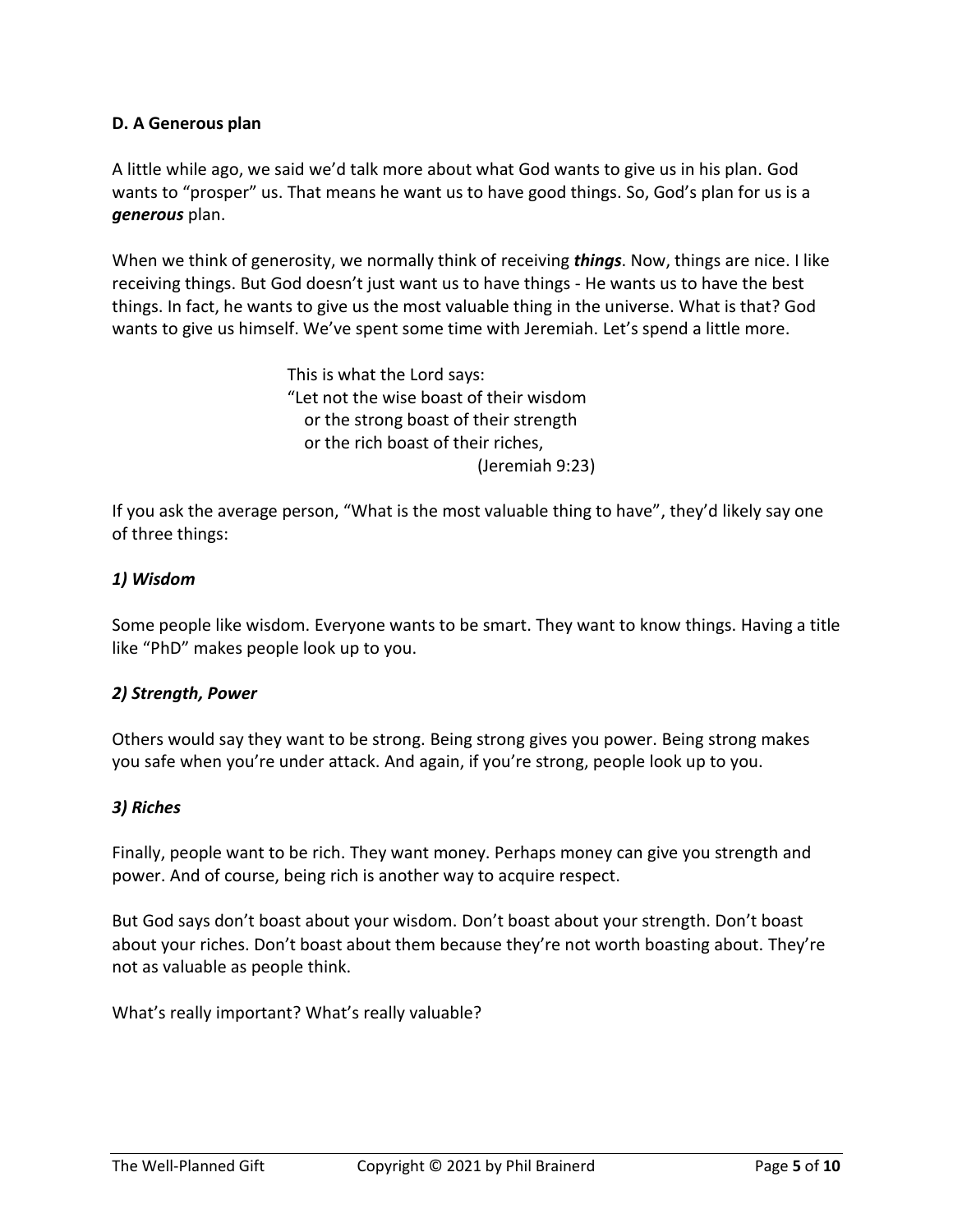…but let the one who boasts boast about this: that they have the understanding to know me, that I am the Lord, who exercises kindness, justice and righteousness on earth, for in these I delight," declares the Lord.

(Jeremiah 9:24)

What's the most important thing in the universe? God. If you know and understand God, you have what really matters.

More than that, God wants us, you and I, to be like him. If you become like him, you'll understand and know him more. When you understand and know him more, you enjoy him more.

People think that intelligence is everything. Being able to out-smart others is where it's at. But God has all the knowledge in the universe. What does he do with it? He exercises kindness.

People think that strength is what you want. When you're strong, you can take whatever you want. But God is all powerful. What does he do with his power? He exercises justice.

People think that money is the best thing to have. But God owns everything in the universe. And to him, it's not riches that matter, but righteousness.

Yes, God is the most valuable thing in the universe. God offers us the ability to know him. He can offer us nothing better.

How can you begin to know God? You begin by being saved from your sins through the work of Jesus Christ on the cross.

The Lord is not slow in keeping his promise, as some understand slowness. Instead he is patient with you, not wanting anyone to perish, but everyone to come to repentance. (2 Peter 3:9)

God offers you and me a wonderful plan, but we must choose to accept it. That means, you and I must repent. "Repent" means turn away from your sins and submit to the will of God. We mentioned earlier that people think God hates them. Got doesn't hate us, but he hates sin. Sadly, a lot of people are more interested in hanging on to their sin than they are to finding God. That's why part of this process involves repenting.

Remember, God wants us to be like him. That means he wants us to be free to choose. In order to have a real choice, you must be allowed to choose badly. Because people think God hates them, they choose to disobey. They choose to run from God. God warns us that one day, the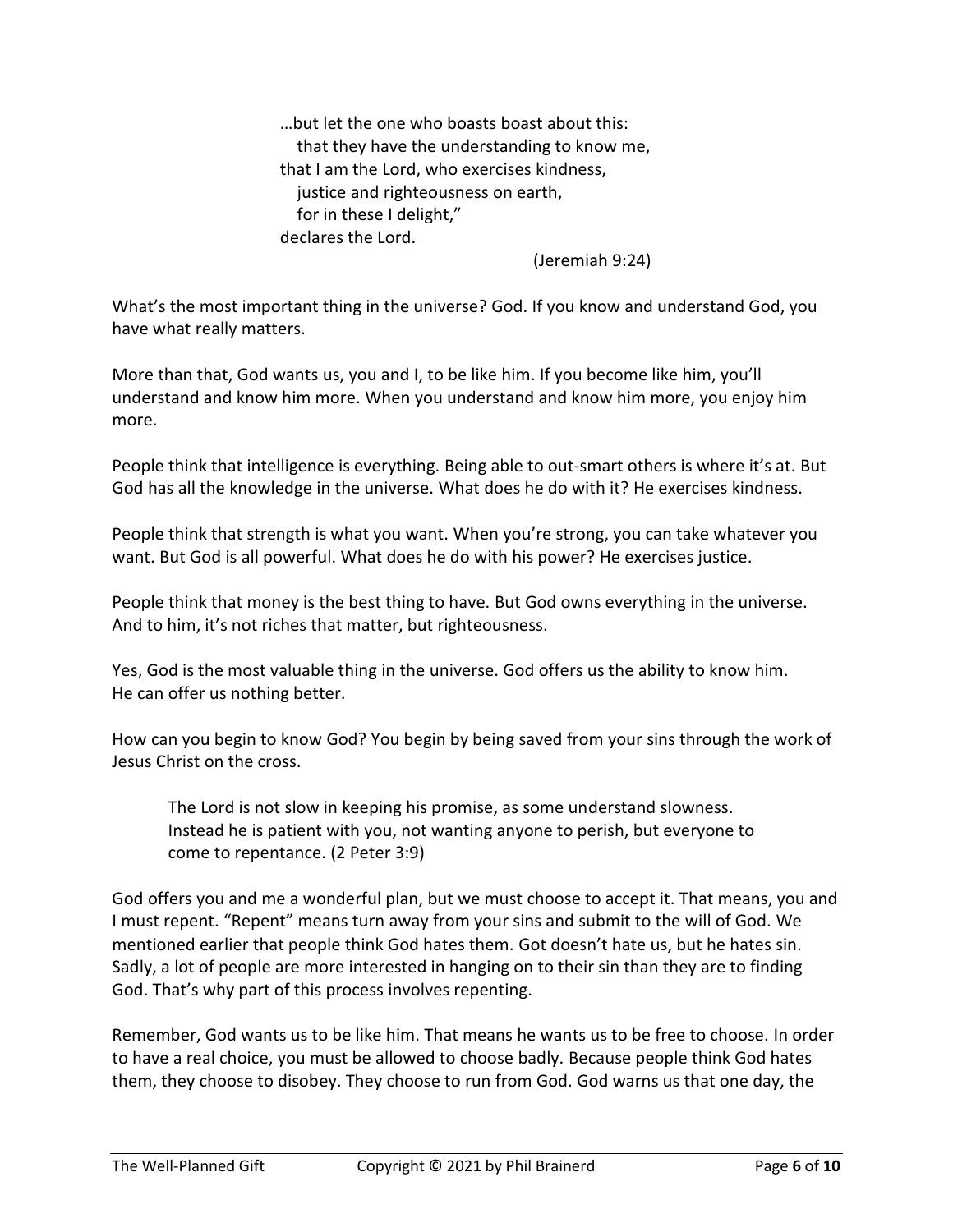judgement will come. He is not slow about this judgement. Rather, he is patient. He gives people time to make a decision if they need it. But be warned: One day, time will run out.

God offers us a wonderful plan. Choose to accept his plan. Choose to repent. Choose to receive the Love of God through our Lord Jesus Christ. Let us tell you how - Come and talk with us. There will be some important info at the end of this article.

Do it because God has a plan for you: It's a *generous* plan

# **E. A Solid Plan**

At this point, someone might have a question: "Is it possible that this plan could fail." That's a sobering question. Fortunately, that will never happen, because God's plan is *solid*.

The plans of the LORD stand firm forever, the purposes of His heart through all generations. (Psalm 33:11)

We don't need to worry that God's plan for us will fail. Why not? Because God is all-wise and all knowing - That means he knows how to create the best plans. Because God is strong - He has the power to make his plans succeed. And because God is eternal - His wisdom, his knowledge and his strength, and all his other incredible attributes will be around forever. Together, these attributes make God sovereign - He is the sovereign king of the universe. That means he has total control, and he always will.

So, God has a plan - A solid plan. "The plans of the LORD stand firm forever, the purposes of His heart through all generations."

## **F. A proven plan**

During the advent season, we celebrate a number of things about God. The main thing is God's love and generosity in sending Jesus Christ. We'll talk more about that as the Advent season unfolds. For our final point today, the Advent season adds one more quality to God's plan: It's a *proven* plan.

In the first Sunday of the Advent season, we light the candles of the Advent wreath. The first traditionally is the candle of hope and prophecy. The Old Testament of the Bible contains a number of predictions concerning the one called the Messiah - The great King. These predictions were given by the great Hebrew prophets centuries before the birth of the Christ child. One of our favorites that we traditionally discuss at this time of year is the prophecy about the location of his birth. Let's read about it: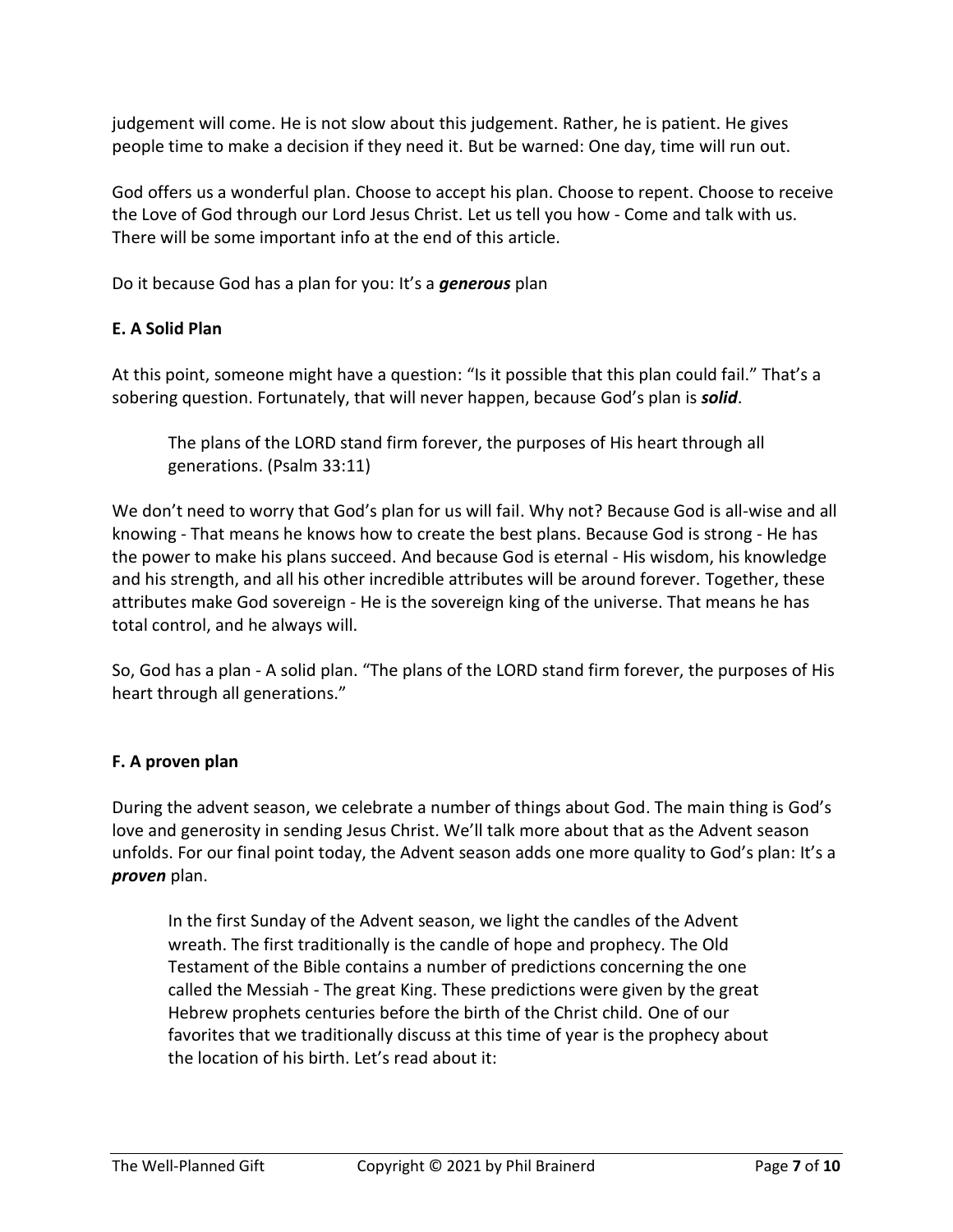After Jesus was born in Bethlehem in Judea, during the time of King Herod, Magi from the east came to Jerusalem 2 and asked, "Where is the one who has been born king of the Jews? We saw his star when it rose and have come to worship him." 3 When King Herod heard this he was disturbed, and all Jerusalem with him. 4 When he had called together all the people's chief priests and teachers of the law, he asked them where the Messiah was to be born. 5 "In Bethlehem in Judea," they replied, "for this is what the prophet has written:

6 "'But you, Bethlehem, in the land of Judah, are by no means least among the rulers of Judah; for out of you will come a ruler who will shepherd my people Israel."

(Matthew 2:1-6)

In this story we learn that Jesus had already been born. The king of Judah at that time was a man named Herod. He apparently knew nothing about the birth of Jesus - That is, until some foreign dignitaries walked into his court and asked where the great king had been born. Herod checked with the religious leaders who told him the child would be in Bethlehem. Why? Because one of the Hebrew prophets had predicted it centuries before. In fact, about six centuries before. The prophet's name was Micah. And as it turns out, Jesus was born exactly where the prophet had predicted. He was born in Bethlehem.

What would it take to do this? What would it take to make a prediction, and have it come true six centuries later? No human could do this.

I often say that I have trouble making commitments for the next week. If I say I'll meet somebody at 2 PM on Tuesday, I can try my best to get there on time. However, I might have a problem with my car. I could have a flat tire. There might be a traffic jam. So, there's no way I can give a 100% guarantee that something will happen if I predict it.

Only God could do something like this. Only God has the knowledge to know everything that could happen between the time the prophet made his prediction and the actual event. - An event that occurred centuries later. Only God has the power to intervene with anything that might prevent the prediction from coming true.

The fact of Bible prophecy is proof that God is everything he says he is.

- He is eternal.
- He is all-powerful.
- He is all-knowing.
- He is sovereign.

So, God can say something will happen and it happens - Even if it comes true centuries later.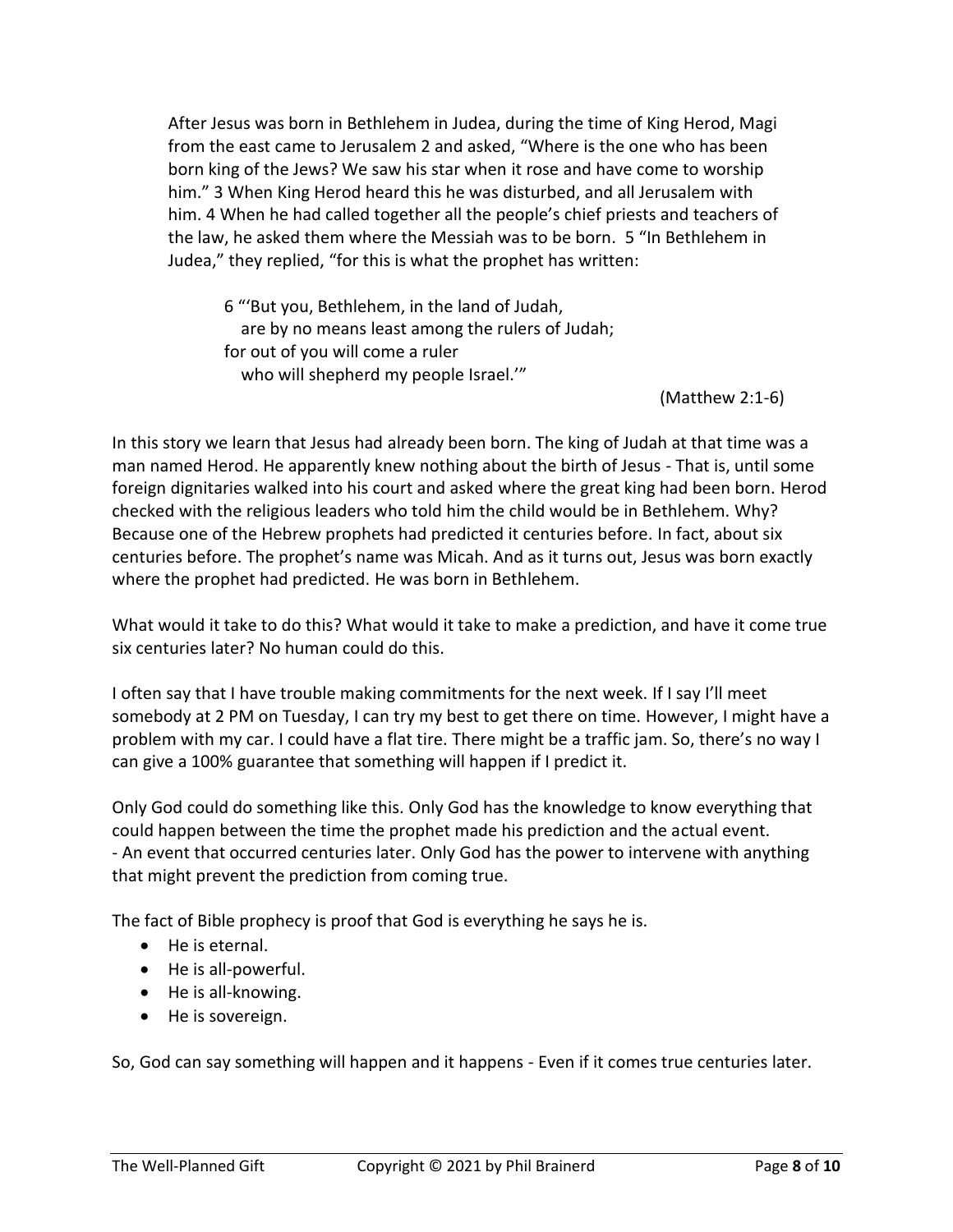So, God has a plan - A proven plan.

Let's pull this all together.

#### **Conclusion**

We all like it when we receive something during that holidays that was obviously well-planned. Those gifts are special. We've learned today that God cares for us. He shows that by giving us wonderful gifts. And those gifts come through a plan.

God has a plan for each of us. He offers it to us. And that means he has a plan that he offers for you.

It's a good plan - A plan to prosper you and not to harm you.

It's a mature plan - A plan that God created long before we were born.

It's a personal plan - It's personal because God knows you.

It's a generous plan - A plan that includes the ability to know God. That's better than wisdom, or strength, or riches.

It's a solid plan - A plan created by the eternal God. So, it's a plan that can never fail.

It's a proven plan - God shows that he has the power to complete his plans by giving us the prophecies in the Bible. Prophecies made about the coming Messiah – the Great King. Prophecies that came true even though they were made centuries in advance.

In this Advent season, I hope that you will rejoice in the plan that God has for you. He shows you how much he cares by planning very, very well.